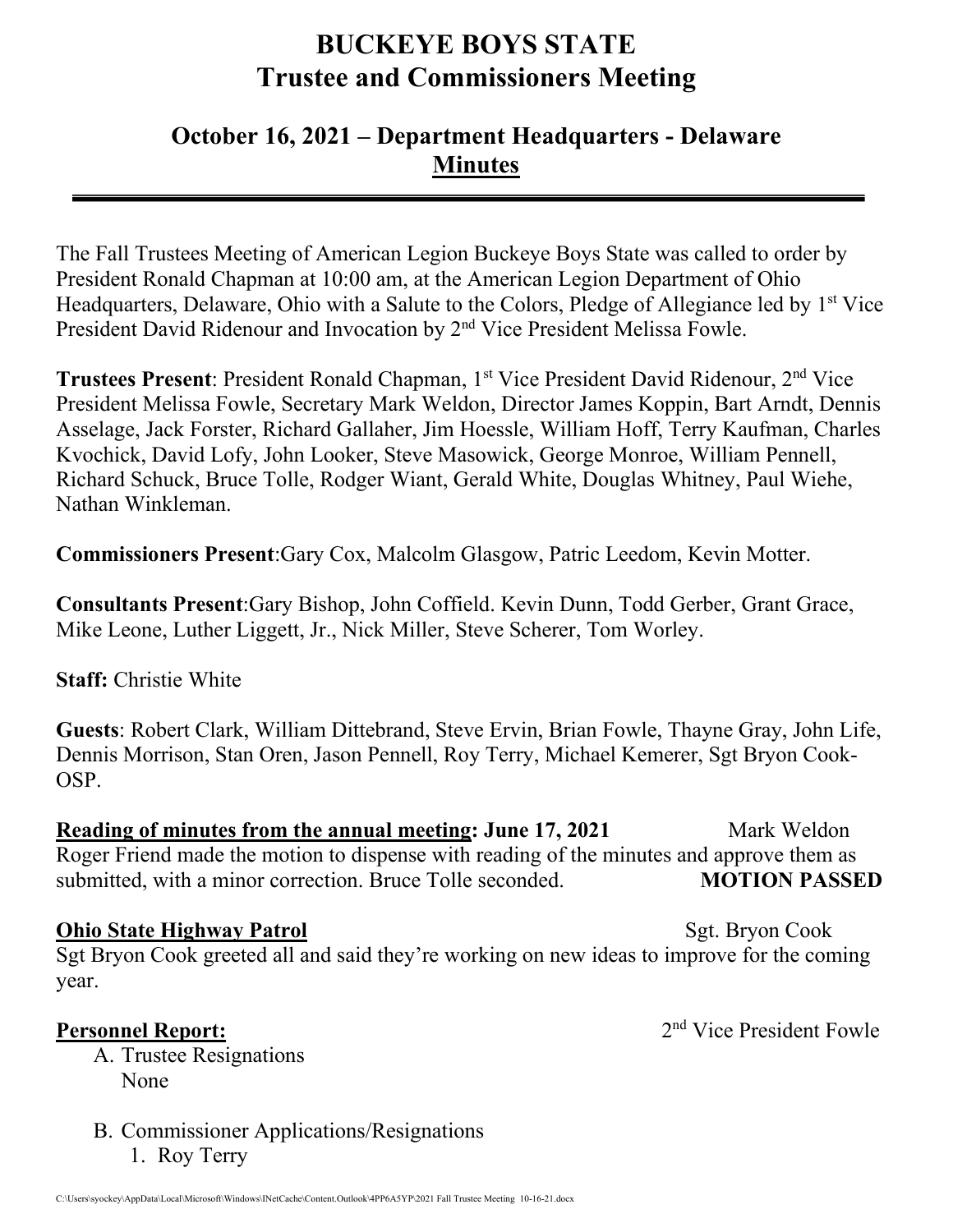Roger Friend made the motion to accept the application, subject to attendance at the 2022 Program. Bruce Tolle seconded. **MOTION PASSED**

- C. 2021 Program Attendance Evaluations
	- a. Did Not Attend- Robert Barhorst, Dave Cobb, Shawn Cook, Vivan Duffy, Conner Evans, Frank Morrow, Jason Pennell, Paul Sands.
	- b. Attended- The following who attended the 2021 program were positively reviewed by their respective section heads.
		- i. Robert Clark- Bob Schmitt Bill Pennell made the motion to approve the application. Gary Cox seconded. **MOTION PASSED**
		- ii. William Dittebrand- Bob Schmitt Bart Arndt made the motion to approve the application. John Looker seconded. **MOTION PASSED**
		- iii. Steve Ervin- Mike Jordan John Looker made the motion to approve the application. Gary Cox seconded. **MOTION PASSED**
		- iv. Brian Fowle- Richard Schuck Bill Pennell made the motion to approve the application. Roger Friend seconded. **MOTION PASSED**
		- v. John Life- Jim Starr Mark Weldon made the motion to approve the application. Rodger Wiant seconded. **MOTION PASSED**
		- vi. Dennis Morrison- Richard Schuck Richard Schuck made the motion to approve the application. Paul Wiehe seconded. **MOTION PASSED**
		- vii. Joe Navarre- Jim Hoessle Jim Hoessle made the motion to approve the application. Bruce Tolle seconded. **MOTION PASSED**
		- viii. Stan Oren- Bob Schmitt/Charlie Kvochick Charles Kvochick made the motion to approve the application. Bill Pennell seconded. **MOTION PASSED**

D. Consultant Applications- 2021 Program Attendance Evaluations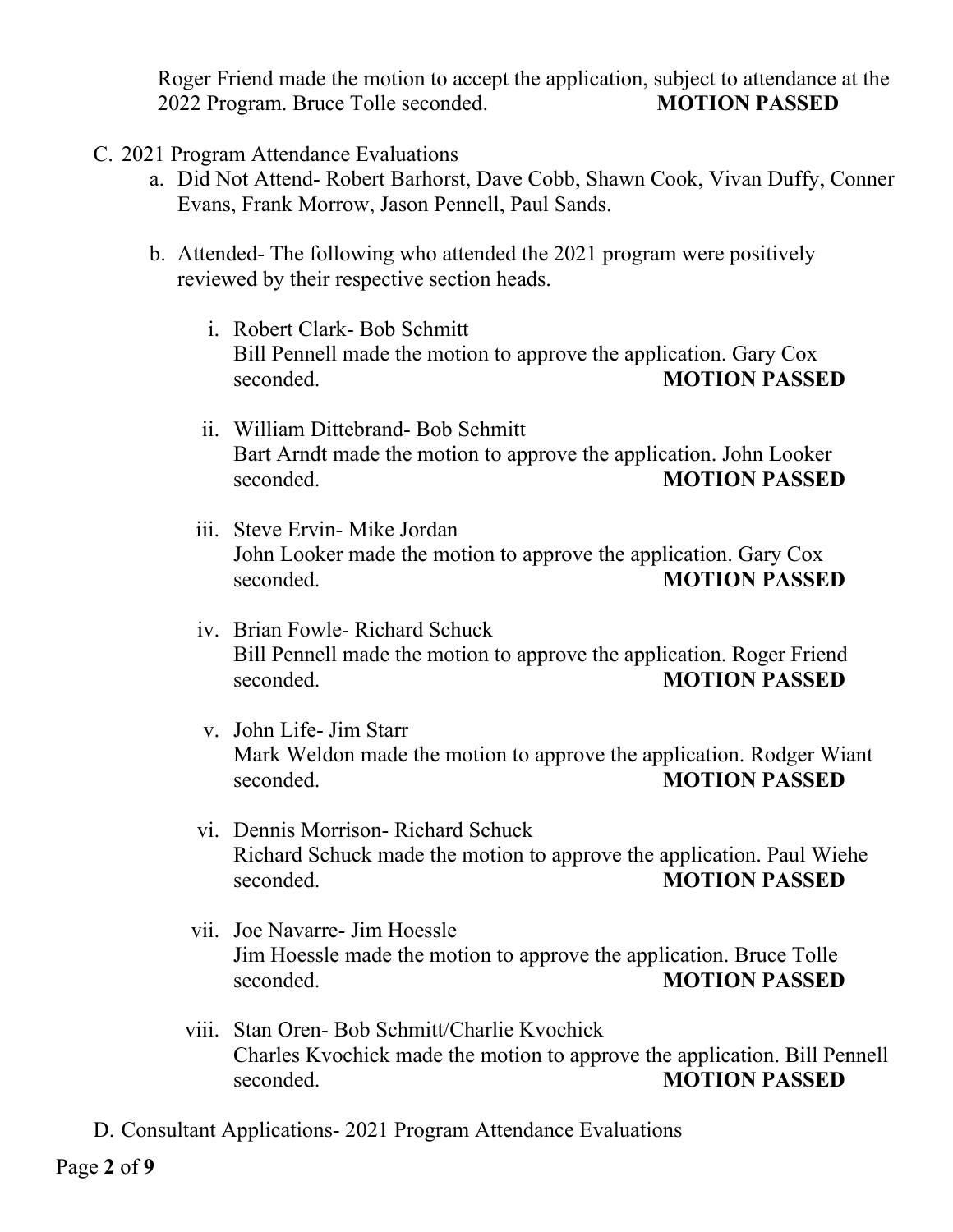- 1. Thayne Gray- Paul Wiehe Paul Wiehe made the motion to approve the application. George Monroe seconded. **MOTION PASSED**
- 2. Richard Ching-Richard Schuck Richard Schuck made the motion to approve the application. Bill Pennell seconded. **MOTION PASSED**
- 3. Michael Kemerer- new application Melissa Fowle made the motion to accept the application, pending attendance at the 2022 Program. Gary Cox seconded. **MOTION PASSED**

### **Appointment of Samsung Scholarship Committee:** President Chapman

- A. Mike Leone
- B. Ron Chapman- Chairman
- C. Steve Scherer

Paul Wiehe made the motion to approve the committee. John Looker seconded.

## **MOTION PASSED**

## **Appointment of Hall of Fame Committee President Chapman**

- A. Darell Bishop- Chairman
- B. John Looker
- C. Bill Strong

 Richard Schuck made the motion to approve the committee. Paul Wiehe seconded. **MOTION PASSED**

## **Appointment of Boys Nation Selection Committee President Chapman**

- A. Dave Ridenour, Chairman
- B. Jon Turney
- C. Mark Weldon
- D. Dan Favreau

 George Monroe made a motion to add Nate Winkleman as alternate member. Roger Friend seconded. **MOTION PASSED** 

 Richard Schuck made the motion to approve the committee as amended. Bill Pennell seconded. **MOTION PASSED**

## **Dates for 2022 Boys State:** Director Koppin

A. The Spring meetings will be April  $8<sup>th</sup> \& 9<sup>th</sup>$ , 2022.

B. The 2022 program will be conducted June 12th-19th, 2022.

## **Director's Report:** Director Koppin

A. Establish 2022 enrollment fee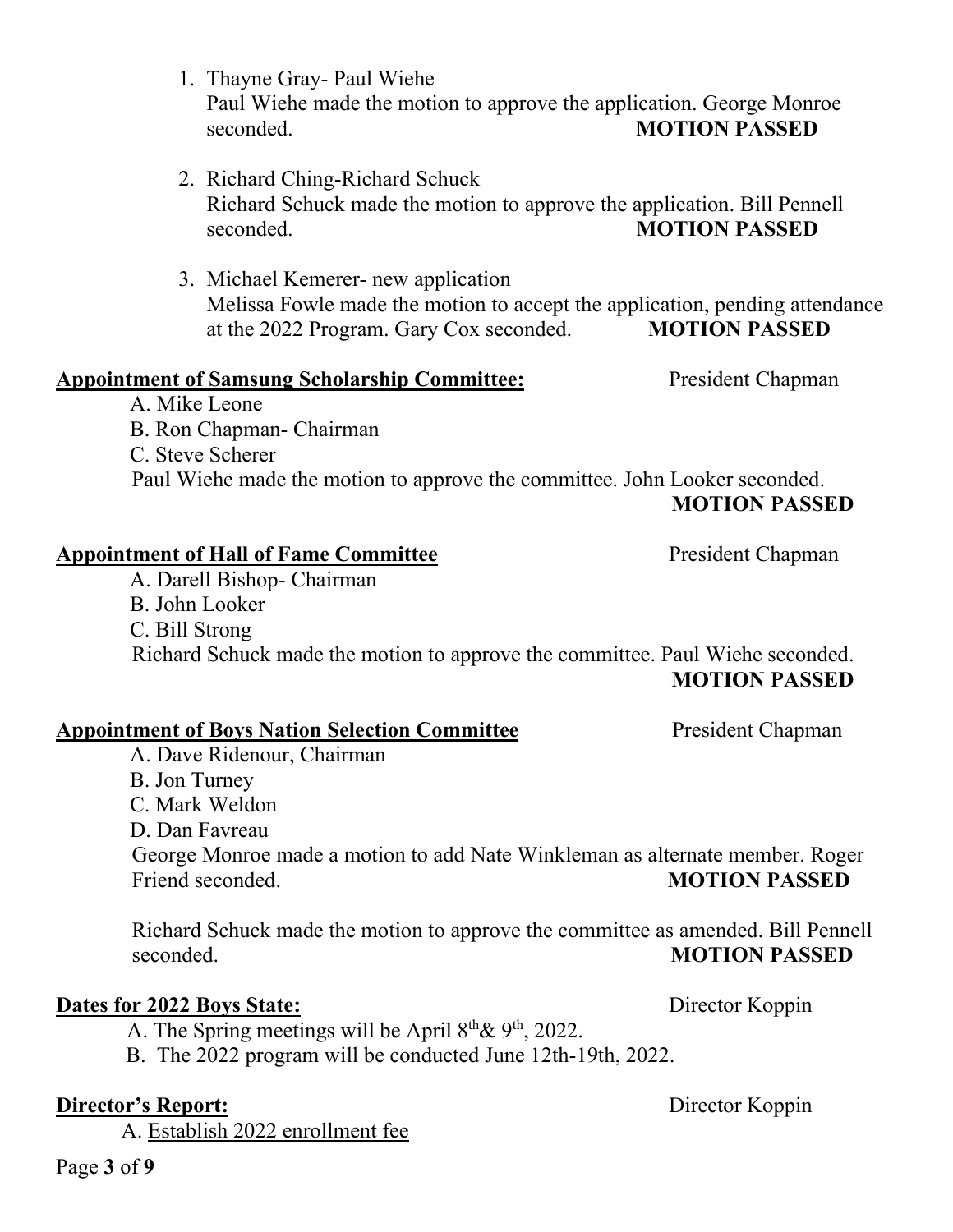Director Koppin recommended keeping the fee at \$300.00. Bill Pennell made the motion to establish the \$300.00 fee. Jim Hoessle seconded the motion. **MOTION PASSED**

#### B. National Americanism Conference

Director Koppin reported that he, Ron Chapman, David Ridenour, Melissa Fowle and Christie White attended this year. The program was run differently from the past due a new person running the conference.

Melissa Fowle noted that we should explore electronic banking as other programs do.

Ron Chapman advised that there will be substantial changes Samsung Scholarship procedures. What they're proposing may result in fewer applications for the scholarship. He also said there was a lot of emphasis on virtual orientations. In that line, Missouri is leading the way for going paperless. They put every document any delegate would need on a small flash drive that looks similar to a credit card, and mail it to every delegate. We may go that route going forward.

Dave Ridenour thought we should do more exploration of on-line orientation as other programs are moving to. Some states that do on-line orientations were able to track attendance and correlate a relationship between non-attendance and no-shows. California cautioned that because the boys & girls programs are not considered to be "equal", the laws there may prohibit them from going into the schools to promote the programs.

Melissa spoke about a program that had a communication tool to maintain contact with delegates.

Director noted that all the states are more than willing to cooperate and assist each other, so if any of these ideas are something we want to pursue, we'll get plenty of help.

Doug Whitney expressed concern over the amount of private information we collect on staff and delegates, and how secure it is. Jim Koppin said the medical forms are kept for five years, then shredded. Other staff information, including all the forms, is shredded at the conclusion of each program. Computerized delegate information is properly secured.

President Chapman noted that 14 states did not have programs last year, including all the states that border Ohio.

### C. 2021 Program Critique

Director Koppin noted that we had fewer boys, but those who attended were very motivated. No discipline problems hit the office.

Jim said the program went off well, especially given some of the obstacles we had to navigate. The blood drive collected 176 pints, the largest amount they ever received in their service area.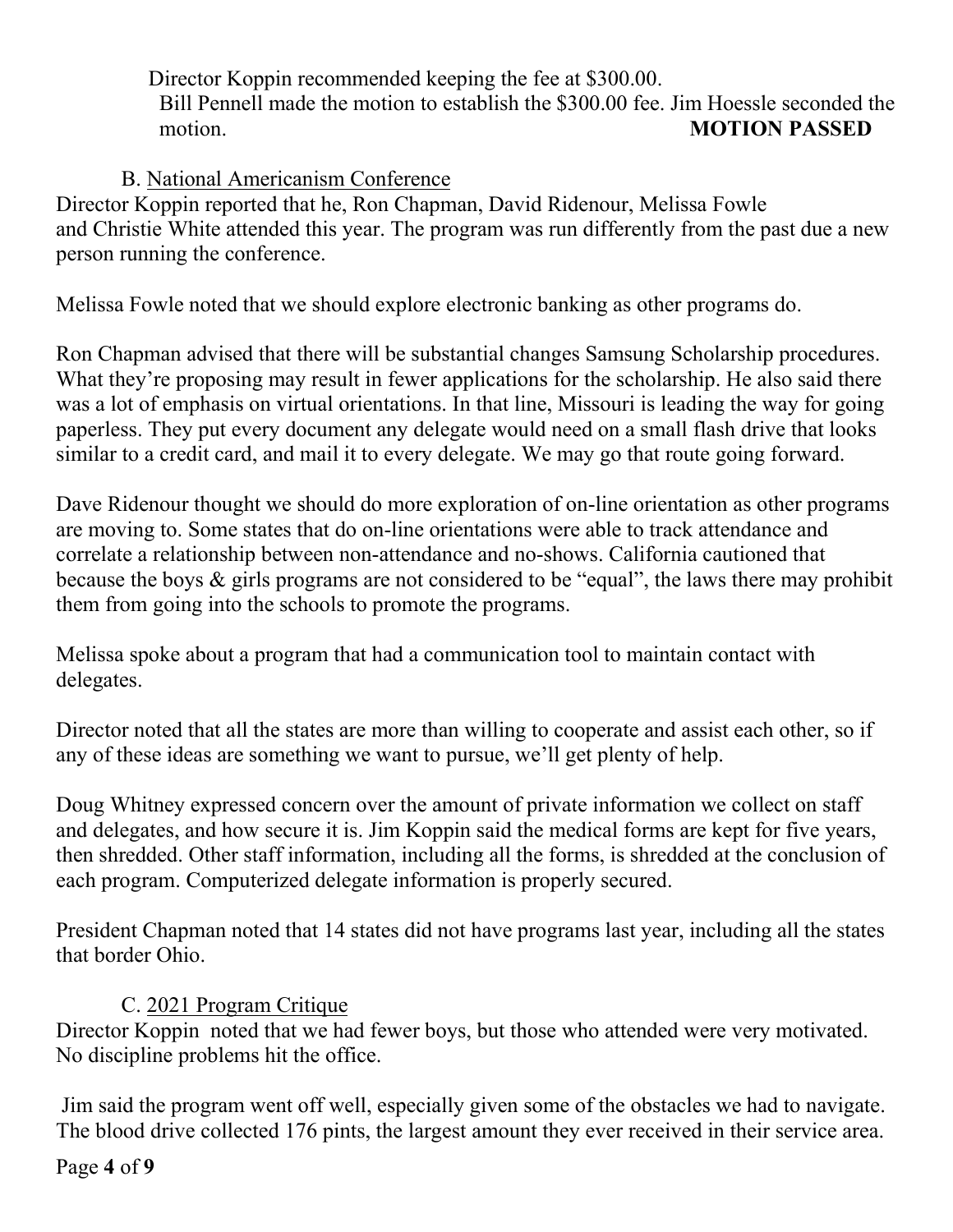The street work is completed. We will not have Ogden Hall. Miami Inn should still be available to us.

### E. 2022-2025 Program Shirts

The Director reported that the Executive Board recommended adopting a charcoal gray staff polo shirt for next year, with a pocket. Christie displayed the sample. Jim inquired as to interest in having them personalized with your name embroidered. For those who may want it, we'll check on additional cost that the recipient may have to pay. We intend to give everyone two shirts.

Jim Forster made the motion to approve the charcoal gray shirt with pockets. Melissa Fowle seconded. **MOTION PASSED**

Melissa Fowle reported that she saw Kay Vaughan this week. Kay provided Melissa a plethora of shirts and hats from Jim, all cleaned. They are on the table outside of Christie's office for anyone who can use them.

### **2022 Program Administration**: President Chapman

### A. On-line application status

 Christie and Evan are going to modify the system so that the QR code forms are mailed Immediately once she receives the enrollment forms, with payment, from the local post. This will insure that Post chairmen receive the sheets much sooner than previously.

B. Miami University site issues- Housing (Grant Grace)

 Grant advised that the counseling staff is working on housing changes. Next year we will have all operations in North and East quads. We are losing Ogden Hall for City & County offices, so new areas will have to be arranged. It should be possible to have staff housed closer to their work areas if we want to do that. There were no major site issues last year.

The street construction in Oxford has been completed.

C. Administration (Jerry White/ Mark Weldon)

Mark stressed to make sure the staff forms are completed legibly. He also suggested remembering to submit updated forms if information changes, such as medical policy numbers on medical forms.

### **Section Head reports:**

1. Elections – Melissa Fowle

 Melissa is still seeking people to be city advisors. She explained the responsibility this involves. Elections are good to go.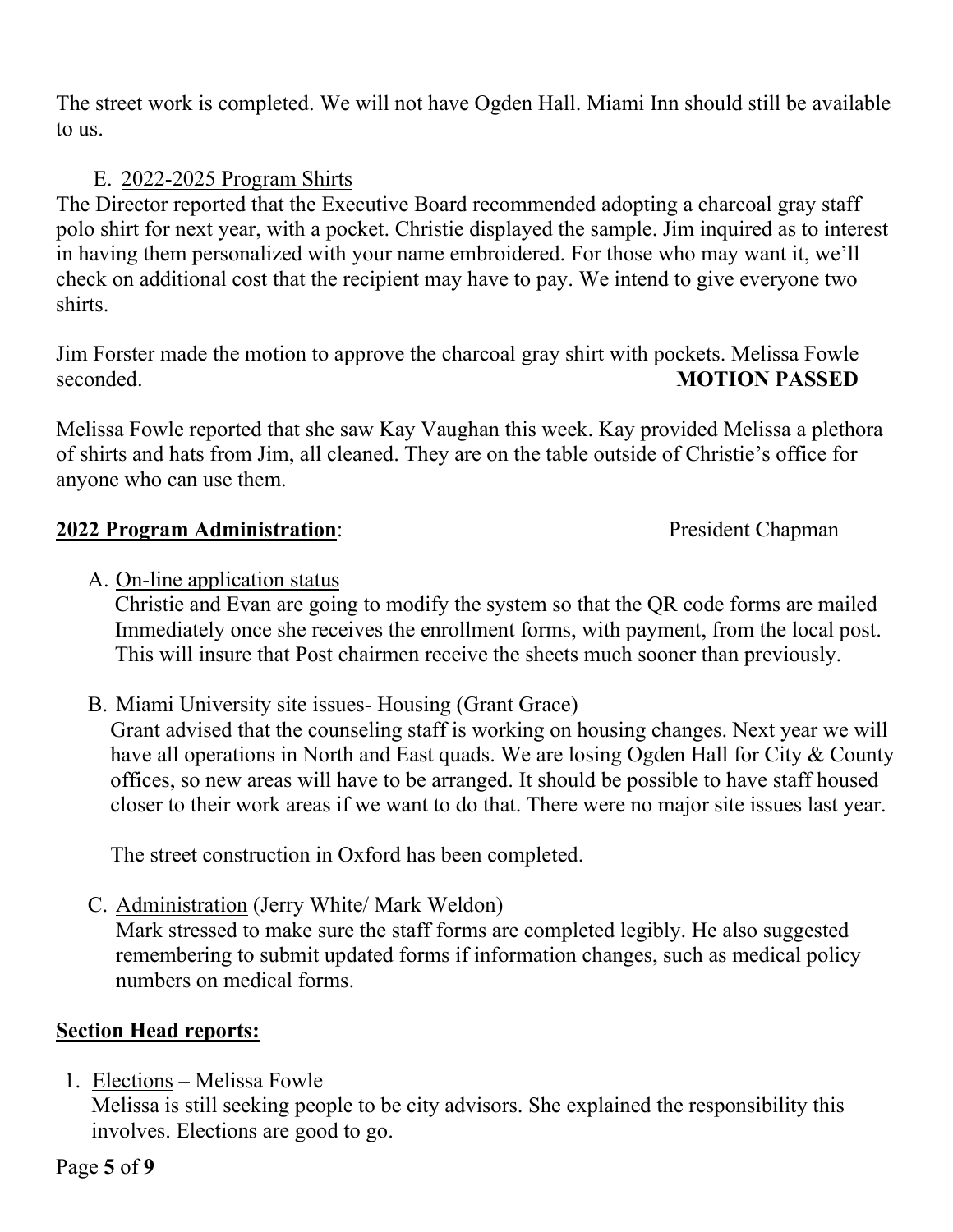- 2. State Government and Visitation Bob Schmitt/Chris Ballard Tom Worley said there were no known issues last year. Bob Schmitt assured the president that they'll be up and running.
- 3. Campaign Headquarters Leroy Brinkhoff/Mike Bodie Grant said it went well last year. Mike Bodie has informed Grant that they are looking at ways to digitize the process.
- 4. County Government– Paul Wiehe/Steve Peltier Paul Wiehe said he and his staff are working on getting the next program ready. They are planning some cooperative ideas between city and county. Thayne Gray is working on adding more emphasis on open records and Ohio Sunshine law.
- 5. City Government –Dick Schuck

Dick Schuck advised that City Government had a good year. They are working on transitioning to a new process that will be more educational and involve working with county and state government sections to resolve issues. He also noted that last year he began allowing delegates to their use cell phones for work purposes. That worked well.

6. Recreation – Bob Marino/Jim Starr

 John Life reported that they solicited suggestions last year from delegates for ways to improve recreational activities and find some that will be more popular with the boys. They didn't really care about volley ball. One suggestion was to have e-sports.

7. School Boards – Mike Jordan/John Singleton

President Chapman relayed from the Executive Board meeting that Mike Jordan said they need more help from people actually knowledgeable about school board operations.

8. Courts – Kevin Dunn/Nick Selvaggio

Kevin Dunn reports they are looking at a number of revisions that they hope to be able to announce at the Spring meeting. One idea is to incorporate more presentations remotely. Last year they cut the Bar Exam to two sessions, with a rolling start to better accommodate delegate schedules. There is need to supply the students better preparatory material for exams.

- 9. Legislative Nate Winkleman/ Rodger Wiant Nate and Rodger said everything went well. They don't anticipate making any changes next year.
- 10.Bank & Realty Jim Hoessle

 Jim Hoessle going to try to bring in a couple of speakers again. He has had inquiries about a satellite bank. He's not sure how that would work, but they probably do it. He would like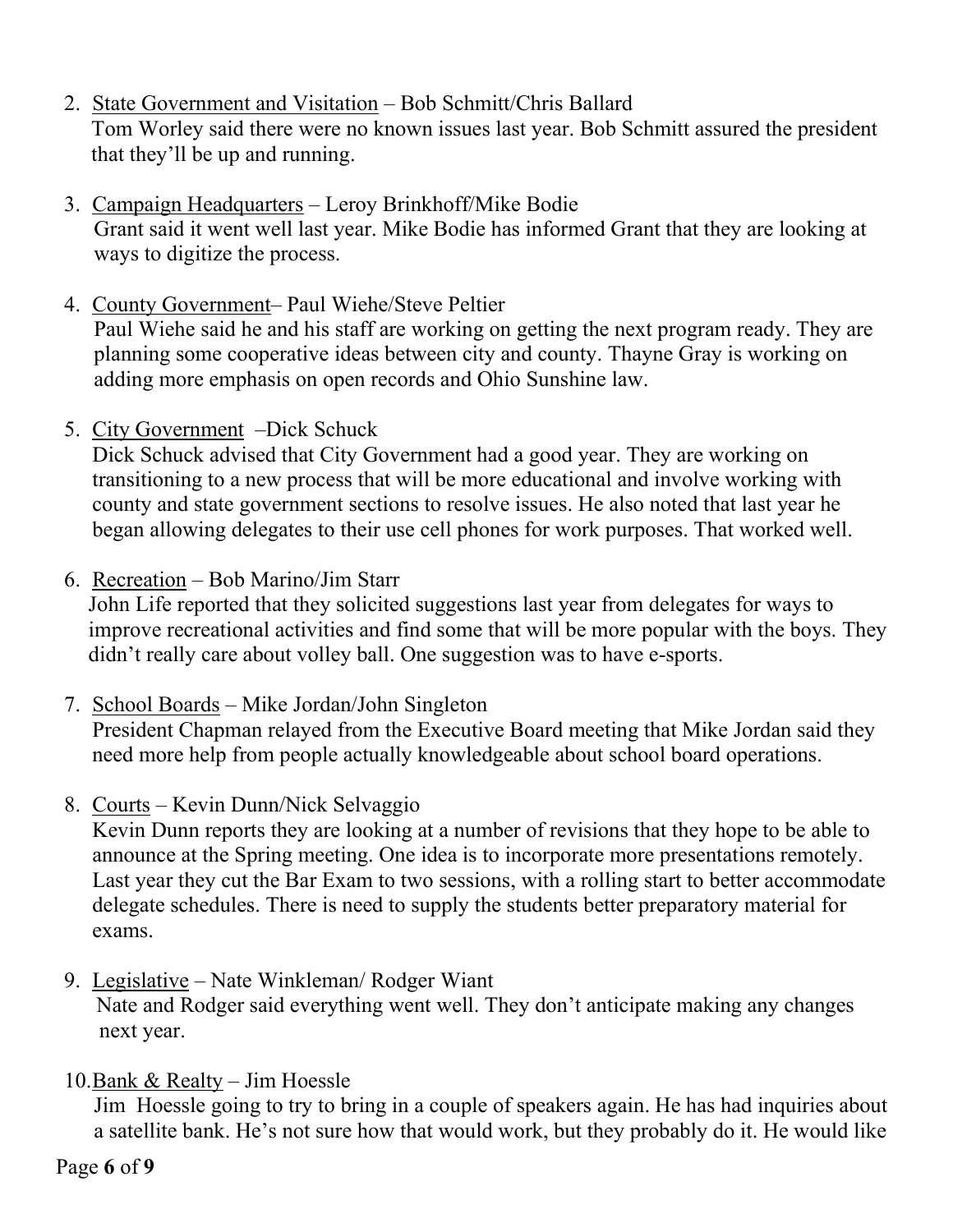to have more information about electronic banking.

11.Utilities – Darell Bishop

 Bill Hoff, speaking for Darrell said they want to keep the same number of delegates as in 2021. The number worked well last year.

12.Hetuck – Jesse Thomas/Bill Strong

Grant said Jesse got a lot of video footage last year, and were doing a lot more with the big screen at the evening assemblies.

13.Chief Counselor – Grant Grace

Grant noted there were very few discipline issues last year. He thinks the boys were so happy to be somewhere that they were more than willing to follow the rules. He also said we had no covid cases occur during the program, and credited the staff and students for following the guidelines.

14.Administration – Jerry White/Mark Weldon

 Jerry White reminded that all the forms we need from staff are in your packet. Mark Weldon stressed that the waiver forms for the background check must contain legible date of birth and social security numbers or the check cannot be done. You cannot attend if the background check is not completed.

 Jim Koppin said to check all the contact information forms in your packet and let the office know of any corrections.

- 15. Band –Jeff Jordan/ Dierre Upshaw No report.
- 16. Mini Mall Charlie Kvochick

 Charlie said they had good year, even with the lower number of delegates. They had some new items that sold well. Credit card sales were very good. One change last year was to put the laundry credit on the room key, rather than issue a separate card.

- 16.Public Relations Bill Strong/ Steve Oechsle No report.
- 17.Computer Support **Rick Gallaher**

Rick noted that the purpose of the section is to help you with the program. Section heads need notify him of any need changes as early as possible. Some materials are only available through the network.

18. "No Shows" – Steve Scherer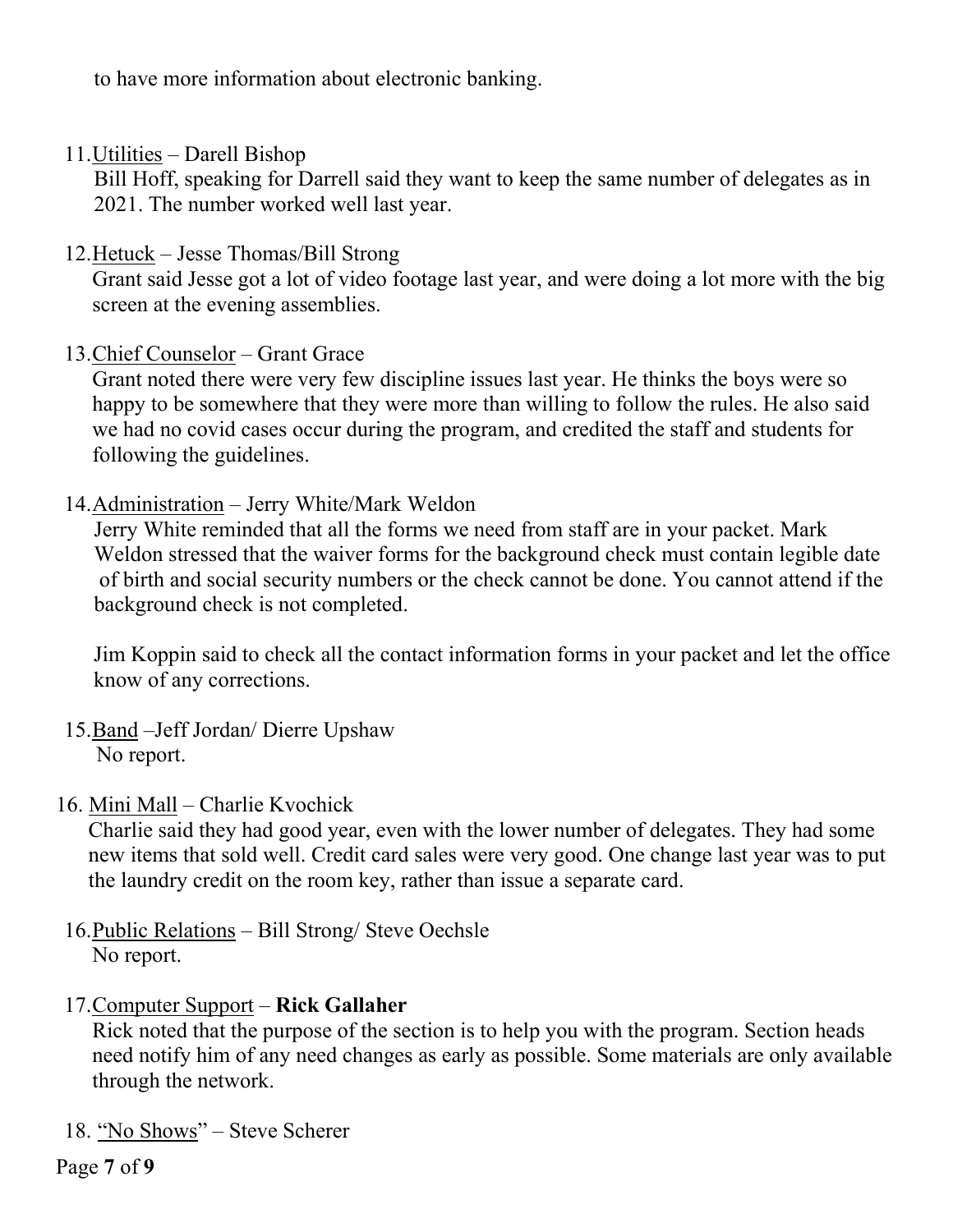Page **8** of **9**

Steve called 18 or 20 homes. Out of those, only seven were genuine no-shows.

16. Hall of Fame Report Darell Bishop No report

## **Program Planning Committee Report:** Mark Weldon/Sgt. Cook

Mark reported that the committee met on September 12th. The focus of the meeting was on three topics. The first was the matter of getting the QR codes out sooner to the posts. That issue has been handled.

The second issue, which has been a topic of discussion for a while, is to have a short promotional video available to give the schools so that they will have something dynamic to try to generate interest. Director Koppin has received a couple of requests for this from schools he has spoken with. Jesse Thomas has prepared a 30 second spot with a lot of action scenes and quick cuts, but he needs feedback as to how effective it is, and any suggestions for changes. We won't be able to play the video at the Trustee meeting, but Christie will email everybody a link to the video. You will not be able to find it with a Youtube search.

The third, and longest, discussion concerned outreach to underserved inner city schools to try to increase both overall numbers and the amount of minority participation. One major obstacle is the lack of Posts within the major cities to work with the schools. Sgt. Bryon Cook from the State Patrol and Chris Ballard have been joined the committee. They are going to organize a team, probably including John Buycks and Chas Wiederhold, to do a pilot outreach effort in the Cincinnati area to get into the schools. The approach will include using community groups to try reaching potential candidates. If this works, we hope to expand it to all the major Ohio cities. Sgt. Cook and Chris set an ambitious goal of recruiting fifty students.

Sgt. Cook said the goal is to reach a number of minority groups, not just African American. This aligns with his duties recruiting for the Highway Patrol. He hopes using other groups to reach potential delegates will be productive and make our work easier.

## **Suggestions for Daily Schedule:** President Chapman

Director Koppin noted that it is very difficult to adjust the schedule once we're at the program. Let him or Christie know of any changes as early as possible

Jim stated that at the National Conference one program reported eliminating one of the evening assemblies to have a work night to make more educational time available to the students. He's just putting this for consideration. Suggestion was made to have counselors survey the delegates while they're at the program and get their reaction to the idea.

## **Good of the Program:** President Chapman